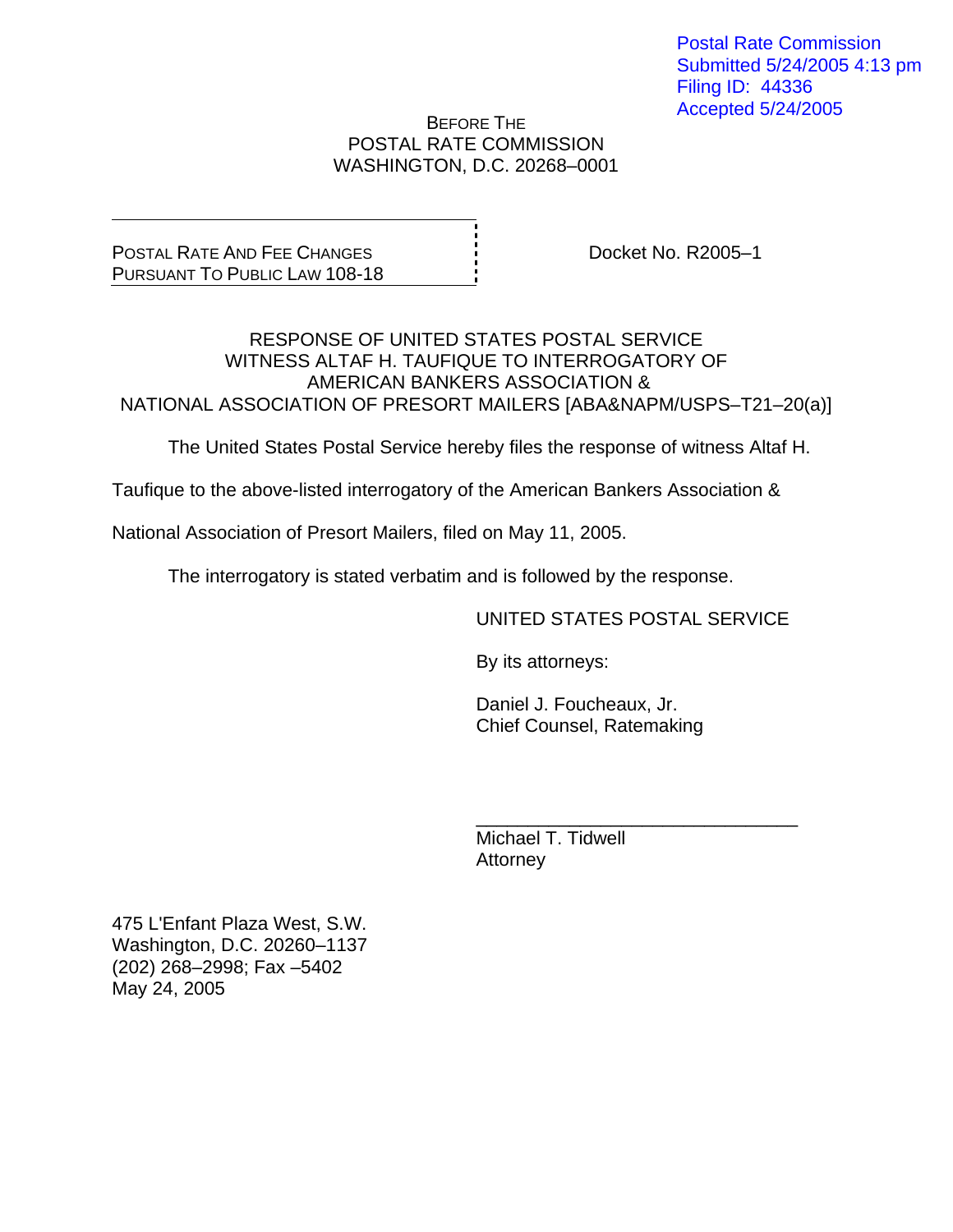#### **RESPONSE OF UNITED STATES POSTAL SERVICE WITNESS TAUFIQUE TO ABA&NAPM INTERROGATORY**

**ABA&NAPM/USPS-T21-20.** The Commission's POIR #3 at Table 1 shows a passthrough percentage on the spread between FCLM AADC and 3-digit presort letters of 218%, and a corresponding passthrough in Table 3A for a Standard A Regular 3-digit presort letter of 49%.

- a. Please confirm that the difference in passthroughs between 218% and 49% is based in part on using a relatively high cost non-automation presort letter for benchmarking the Standard A 3 digit "costs avoided" versus using a relatively low cost basic automation presort letter for benchmarking the FCLM 3 digit costs avoided.
- b. Please create two columns, one each for the 3 digit FCLM letter and 3 digit Standard A Regular letter, and list each activity, productivity, and unit cost from your mail flow models by 3 digit MODS associated with producing that 3 digit letter in each case.
- c. If differences in these activities in b., or differences in the "costs avoided" benchmark in a. do not fully explain the differences between the above percentages, please break down the difference by percentage difference accounted for, e.g. 30% of the 169% difference is due to factor x, another 40% is due to factor y, etc.

# **Response:**

a. The Postal Service uses Bulk Metered Mail as the benchmark for estimating

worksharing cost savings for First-Class Mail. Using this benchmark, the

passthrough for the First-Class 3-Digit automation letter is 107 percent instead of

219 percent (based on the revised cost estimates for First-Class automation

letters). See my response to POIR3, Question1. My understanding is that the

Commission agrees with the Postal Service methodology. The Opinion and

Recommended Decision for Docket No. R2000-1, stated: "The Commission

continues to accept bulk metered mail as the appropriate benchmark for

determining the worksharing cost savings for First-Class Mail." See PRC Op.

R2000-1, page 241, ¶5089.